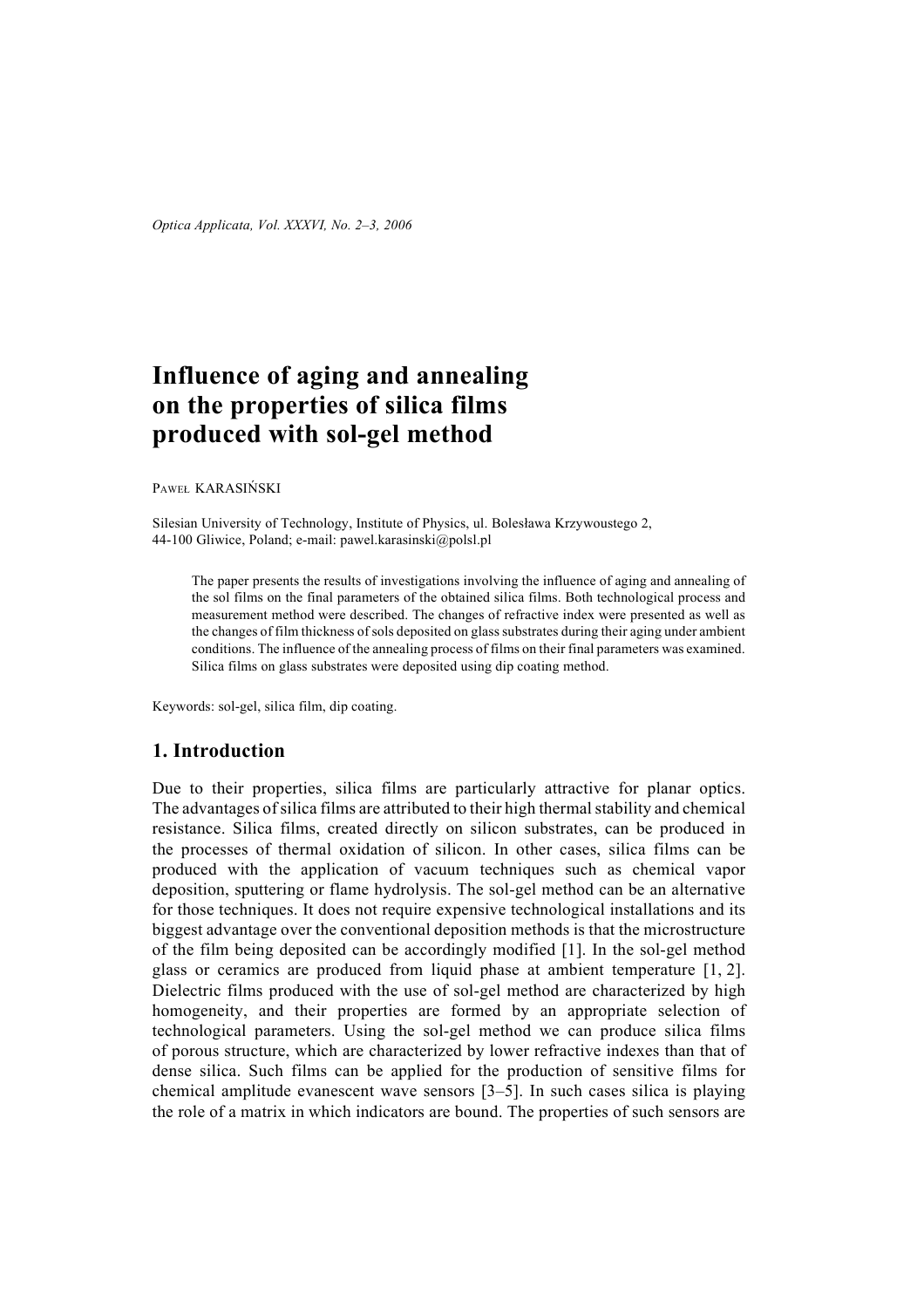dependant on both their porosity and the applied indicator. Porosity has the influence on the response time and regeneration time of the film. Sensor properties of such films were discussed in many papers [5–10], but the influence of technological parameters on the film properties has not been investigated thoroughly enough in the literature.

The work [10] presents the influence of the amount of water and catalyst on the properties of the produced silica films. Also, the influence of the change of film deposition conditions on their final parameters is there presented. Here we show the results of investigations involving the time of sol films aging and the influence of sol films annealing on the thickness and refractive index. We also study the changes of thickness and refractive index of the films during their aging. The films were produced using the dip coating method.

#### **2. Sol-gel processing**

#### **2.1. Chemical basis**

The sol-gel technique can be defined as a chemical production method of glass and ceramics from liquid phase. The following stages can be distinguished in sol-gel processes [1, 2]: formation of colloidal system, hydrolysis and condensation, deposition of a sol film on the substrate as well as drying and annealing of the produced films. In the formation process of silica, the hydrolysis and condensation are respectively described by the following reactions [2]:

$$
\equiv Si-OC_2H_5 + H_2O \Leftrightarrow \equiv Si-HO + C_2H_5OH \text{ (hydrolysis)}
$$
 (1)

$$
=Si-OC2H5 + HO-Si = \Leftrightarrow =Si-O-Si = + C2H5OH (alcohol condensation)
$$
 (2)

$$
\equiv \text{Si}-\text{OH} + \text{HO}-\text{Si} \Longrightarrow \equiv \text{Si}-\text{O}-\text{Si} \equiv +\text{H}_2\text{O} \text{ (water condensation)}
$$
(3)

The reactions of condensation start before the reactions of hydrolysis were finished. In the described investigations the tetraethoxysilane  $Si(OC<sub>2</sub>H<sub>5</sub>)<sub>4</sub>$  (TEOS) was applied as the silica precursor. In theory, to ensure a full hydrolysis reaction of TEOS it is sufficient to ensure that the ratio  $H_2O$ : TEOS is at the level of  $R = 2$ . However, even in excess water, when  $R \gg 2$ , the reaction of TEOS hydrolysis does not go completion [2]. The proportions of the applied output components, kind and amount of the applied catalyst as well as parameters characterizing particular stages of the technological process have the influence on the properties of the obtained films.

#### **2.2. Film formation by dip coating methods**

In sol-gel technique the films are produced with the application of three methods: spin coating method, dip coating method [11] and meniscus coating method [2]. In the present investigations the dip coating method was applied, in which substrate withdrawal speed from the sol is the basic parameter having the influence on the thickness of the obtained film. When the sol shows the properties of Newtonian liquid,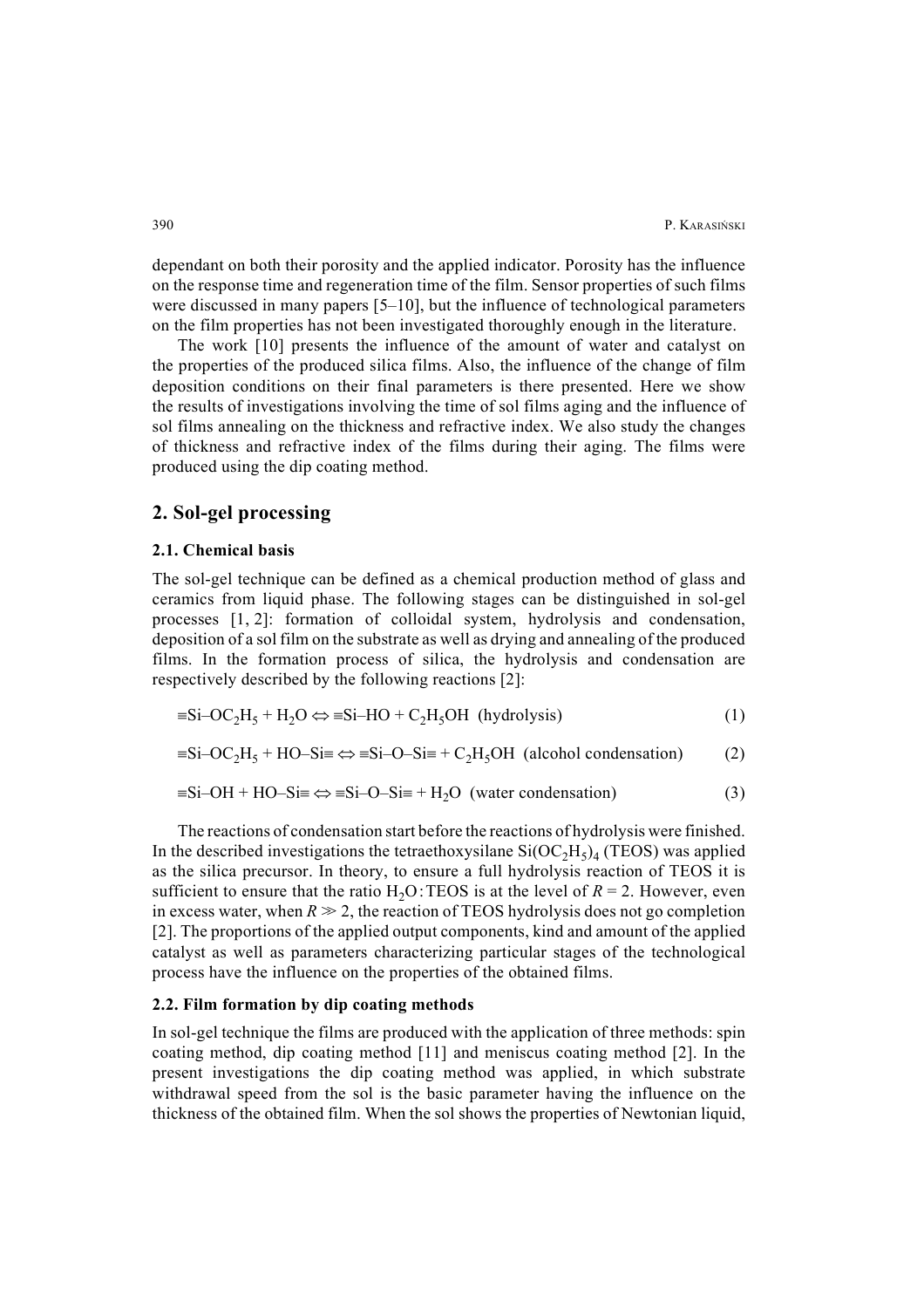the theoretical dependence of the thickness *d* of the obtained film on the withdrawal speed  $\nu$  can be written down as follows [10]:

$$
d = a \xi v^{\alpha} \tag{4}
$$

where  $\xi = 1$  (cm/min)<sup>- $\alpha$ </sup> is a scaling factor (the speed has dimension of cm/min). For a given technological process the factor of proportionality *a* and exponent  $\alpha$  can be determined empirically. Frequently the relation  $d(v)$  is presented in the literature in the logarithmic scale and hence the exponent  $\alpha$  is referred to as a slope [8].

#### **2.3. Film fabrication**

Tetraethoxysilane (TEOS, obtained from Aldrich) was the precursor of the produced silica films, while hydrochloric acid (HCl) was used as catalyst. In all processes described here TEOS was dissolved in ethyl alcohol (EtOH) in constant molar ratio TEOS: EtOH = 1:4. After adding an appropriate volume of both water and catalyst the hydrolysis of TEOS was carried out. For all solutions the reactions were carried out for 3 h in a closed glass vessel at the temperature of 50°C with ultra sonic stirring being used. After cooling the sol to the room temperature (18°C) the films were deposited using the dip coating method. The already mentioned work [10] presents the influence of the amount of water and catalyst on the properties of the produced silica films. Here, we present the results of investigations involving silica films obtained from the sols in which the molar ratio of components took the following values: TEOS: EtOH:  $HCl = 1:4:0.02$ . The results are shown for three different molar ratios of water and TEOS ( $R = H_2O$ :TEOS) being respectively equal to  $R = 2$ ,  $R = 4$ and  $R = 8$ . The films were deposited on glass substrates by means of controlled dip coating from the sol. Microscopic glass (Menzel–Glaser) of the dimensions  $76 \times 26 \times 1$  mm<sup>3</sup> was applied as substrate. Substrate glass was subjected to cleaning procedure which involved the following treatments: mechanical washing in water with detergent, rinsing in deionized water, soaking in the solution of ammonia water, rinsing in deionized water, rinsing in acetone and drying. The sol from which the substrates were dip coated was in a beaker and the whole was shielded by a glass cylinder. The application of such a procedure ensured that accidental movement of air could be avoided, and, in consequence, the obtained films were of suitable homogeneity. The fabricated films were then dried and annealed.

### **3. Measurement method**

The thickness and refractive indexes of silica films were measured in the ellipsometric way. The ellipsometric method is based on the change of polarization state, which is happening to the light beam reflected from the investigated sample [12]. The basic ellipsometric equation has the following form:

$$
\rho = \frac{R_p}{R_s} = \tan \Psi \exp(i\varDelta) \tag{5}
$$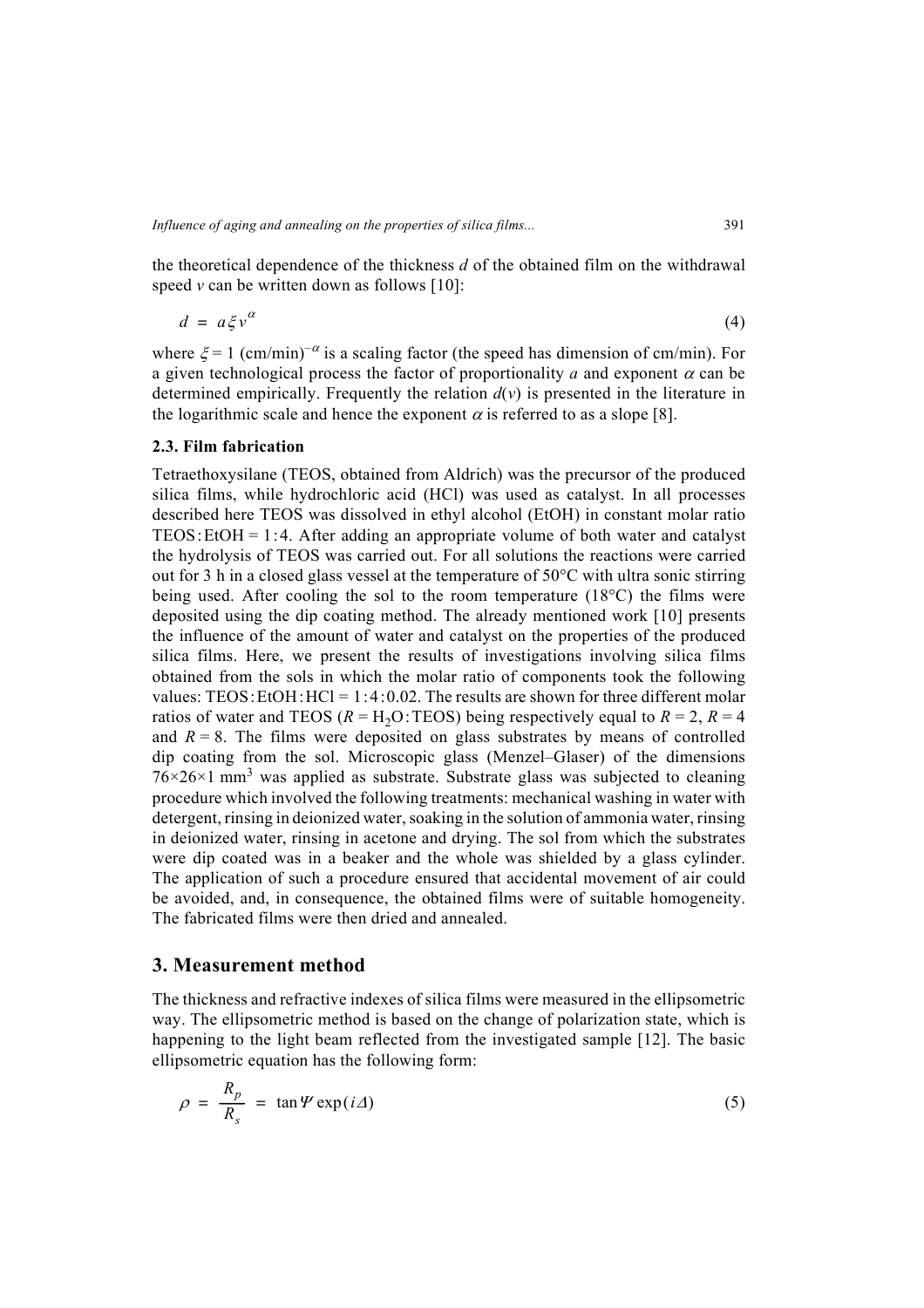where  $R_p$  and  $R_s$  are combined reflection coefficients for the light polarized in parallel way (subscript *p*) and perpendicular way (subscript *s*) to the incidence plane, respectively. The angles  $\Psi$  and  $\Delta$  are referred to as ellipsometric angles and they generally depend on the film parameters, the substrate used and the surrounding medium. From the measurements of ellipsometric angles, film parameters are determined. The experiments were carried out for the wavelength of  $\lambda = 632.8$  nm with the application of a monochromatic ellipsometer Sentech SE400 (Germany). During the measurements the relative humidity in the room was about 40%.

#### **4. Experimental results and discussion**

The influence of the water content and the amount of catalyst as well as the influence of aging time of sols of different composition on the properties of silica films was extensively reported in work [10]. Here, we study the influence of aging time and annealing of the produced films on both their thickness and refractive index. We examine also the changes of the thickness and refractive index during the aging process of films, which were not subjected to annealing.

#### **4.1. Aging of the sol**

The dependence of the thickness on the substrate withdrawal speed for different aging times of sol is presented in Fig. 1. Experimental points, being approximated with solid lines defined by the Eq. (4), are marked in this figure. The characteristics were obtained for the sol of the molar ratio TEOS:  $H<sub>2</sub>O$ : EtOH:  $HCl = 1:4:0.02$ . After their deposition on the substrate the films were dried for 1 hour under room conditions and then they were annealed for two hours at 150°C. It can be observed that with the rise of aging



Fig. 1. Dependence of the thickness on the substrate withdrawal speed for different aging times of sol  $(TEOS:H<sub>2</sub>O:EtOH:HCl = 1:4:4:0.02)$ .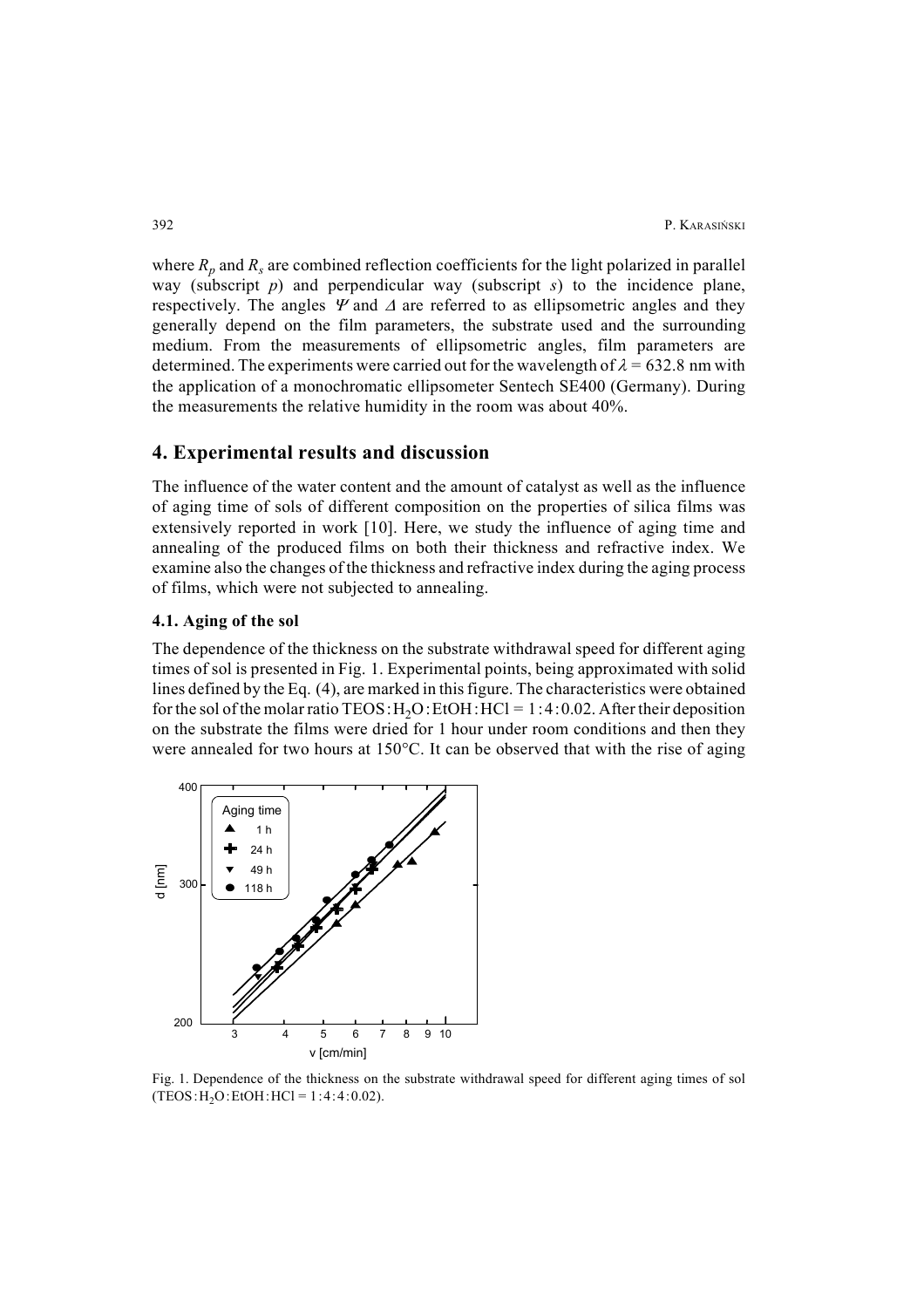time of the sol the same substrate withdrawal speeds *v* correspond to higher thickness values of the obtained film. During the aging process of sol the processes of hydrolysis and condensation are continued. The structure of the sol is changing and its viscosity is growing. Hence, for longer times of sol aging, for the same substrate withdrawal speed, the films obtained are thicker and thicker. The strongest changes of sol properties are taking place in the initial stage of its aging [10]. For the later aging times of the sol the changes are smaller. We did not observe any influence of aging time of the sol on the refractive index of the produced films. The values of the refractive indexes of the obtained films (Fig. 1) were within the range from 1.4354 to 1.4418.

#### **4.2. Aging of the films**

The time changes of film thickness of the sol due to their aging are shown in Fig. 2. The results were obtained for the films which were produced at substrate withdrawal speed of  $v = 4.1$  cm/min. In this case the structures were not subjected to annealing. The structures were kept in glass vessels in room conditions, with relative humidity within the range from 40% to 50%. At definite time intervals the thickness and refractive index of the films were measured. The figure presents the results corresponding to three different molar rations *R* of water to TEOS. It can be observed that in the whole range of aging time, higher contents of water *R* correspond to lower thickness values of films. This dependence is typical for sols for which  $pH > 2$  [13]. It can be observed that with the rise of aging times of the films their thickness is decreasing. For the films obtained from the sols of water content being  $R = 4$  and  $R = 8$ , the contraction of thickness along the whole aging period was respectively 18.7% for  $R = 8$  and 13.5% for  $R = 4$ . The highest changes of thickness took place in the first 6 days of the aging process and were respectively 14% for  $R = 8$  and 10% for



Fig. 2. Changes of thickness of the sol films during their aging for different water content *R*. Lines are drawn as guides for eye.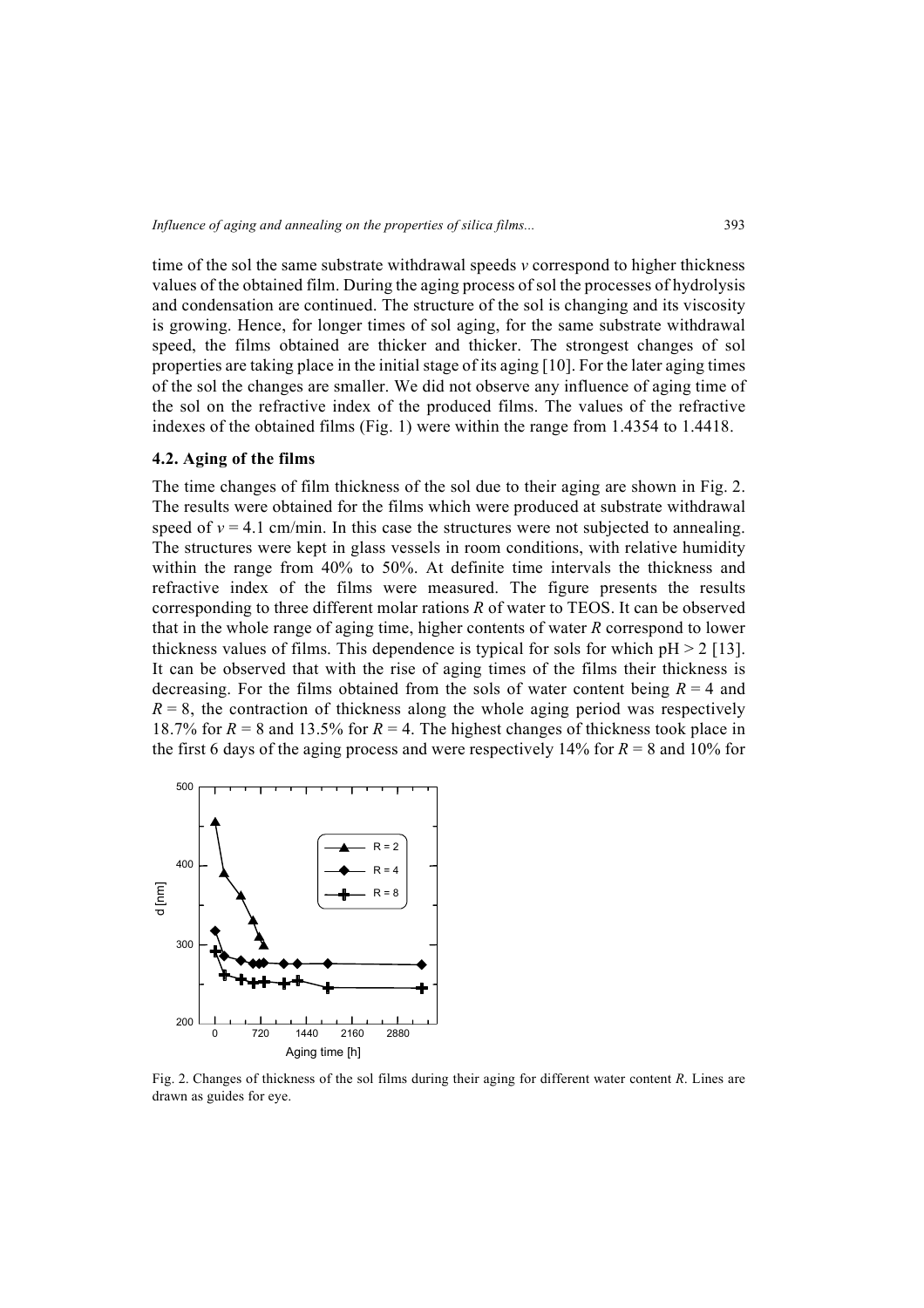394 P. KARASIŃSKI



Fig. 3. Changes of refractive index of the films during their aging.

 $R = 4$ . During the aging of films under ambient conditions, when water from the air is delivered to the film, the processes of hydrolysis and condensation are continued. The process of hydrolysis is facilitated by the water being delivered from the environment. There are two effects competing with each other during the process of film aging; stiffening of the material structure of the film and condensation of the film material. As it can be observed from the presented results, in the initial period of film aging  $(R > 2)$  the film thickness decreases considerably, which proves that the condensation of material structure of the film is the dominating effect. Then, for longer aging times (above 140 h), the changes of film thickness are very slow. It results from the rise of stiffness of material structure of the film. The strongest and at the same time the most uniform changes of thickness are observed for the films produced from the sol of the molar ratio of water to TEOS being  $R = 2$ . During 768 h of aging, the thickness of the film decreased by about 30%, after which its destruction took place. The changes of refractive index of the films during their aging are presented in Fig. 3 For short aging times, lower values of *R* correspond to higher values of refractive index. For both  $R = 4$  and  $R = 8$ , the refractive index is growing with the rise of aging time. It is the effect of film thickness contraction and condensation of its structure. The dependence of refractive index on the aging time of film produced from the sol of water content being  $R = 2$ , has a different character. In this case we observe initially the rise of refractive index and then its drop down to the value of about 1.410 for the aging time of 768 h. With the next attempted measurement destruction of the film was observed. The microscopic image of the destructed structure obtained with the use of differential interference is presented in Fig. 4. We can observe distinct sol drops on the glass substrate, which means that the film lost its continuous character.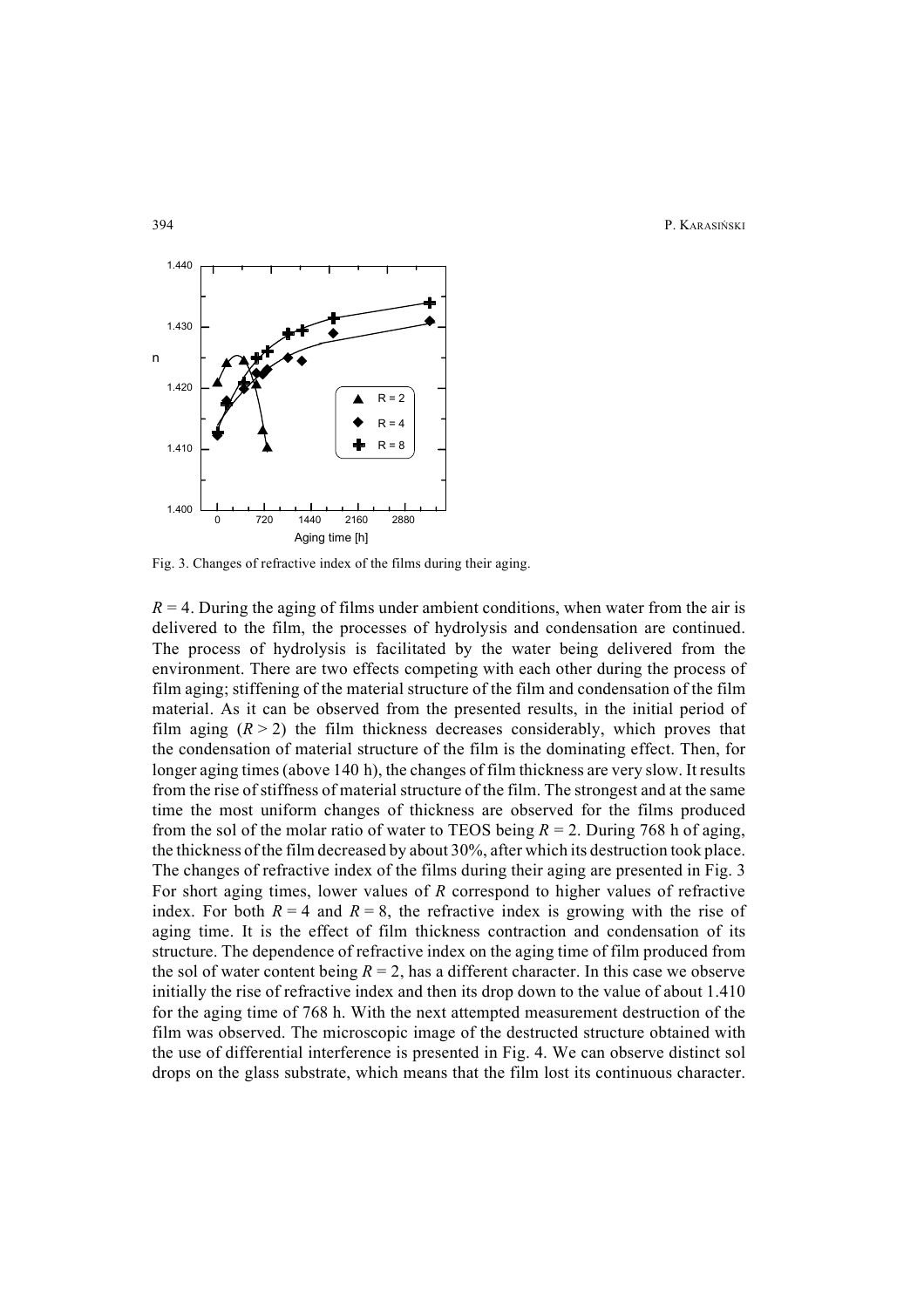*Influence of aging and annealing on the properties of silica films...* 395



Fig. 4. Microscopic image of the structure after being aged for 1085 h in ambient conditions. Molar ratio TEOS:  $H_2O$ : EtOH:  $HCl = 1:2:4:0.02$ .

It proves at the same time that the films deposited on glass substrate, which were not subjected to annealing, have the properties of liquid films for very long time during their aging.

The results obtained for the films, which were subjected to aging for different periods of time and then to annealing for 2 h at 150°C are presented in Figs. 5 and 6. Each of the measurement points shown on the charts was obtained from the series of 8 samples. The corresponding molar ratio of the components in the sol was TEOS:  $H_2O$ : EtOH: HCl = 1:4:4:0.02. Figure 5 presents the dependence of refractive index on aging time of the films which were produced with substrate withdrawal speed of  $v = 5$  cm/min. In this case the films were kept at  $18^{\circ}$ C and relative humidity of 66%. It can be observed that with longer time of aging the refractive index decreases. First, we observe strong influence of aging time of films on the value of their refractive index. For longer aging times of films this influence is diminishing. This dependence results from the rise of stiffness of silica structure during the aging. The material of films, which were subjected to aging over shorter times is less stiff and therefore more susceptible to condensation and contraction of thickness during annealing. Hence, for the films, which were not subjected to aging, we obtained the highest refractive indexes and the lowest thickness values. The silica structure of films subjected to longer aging is more stiff, and lower contraction of their thickness is taking place during the annealing at 150°C. In effect, the refractive index of these films after the annealing is fixed at lower level while their thickness values are higher. Comparing the results presented in Fig. 3 for the films produced from the sol of the molar ratio TEOS:  $H2O:EtOH:HCl = 1:4:4:0.02$  with those shown in Fig. 5 we can observe that in both cases for the maximum times of aging the refractive indexes reached the same level of value. For the film not subjected to annealing (Fig. 3), for the aging time being 3260 h, the refractive index of the film was  $n = 1.4310$ . For the films subjected to aging for 392 h and then annealed for 1.5 h at 150 $\degree$ C, the value of refractive index was  $n = 1.4300 \pm 0.0014$ . We can see from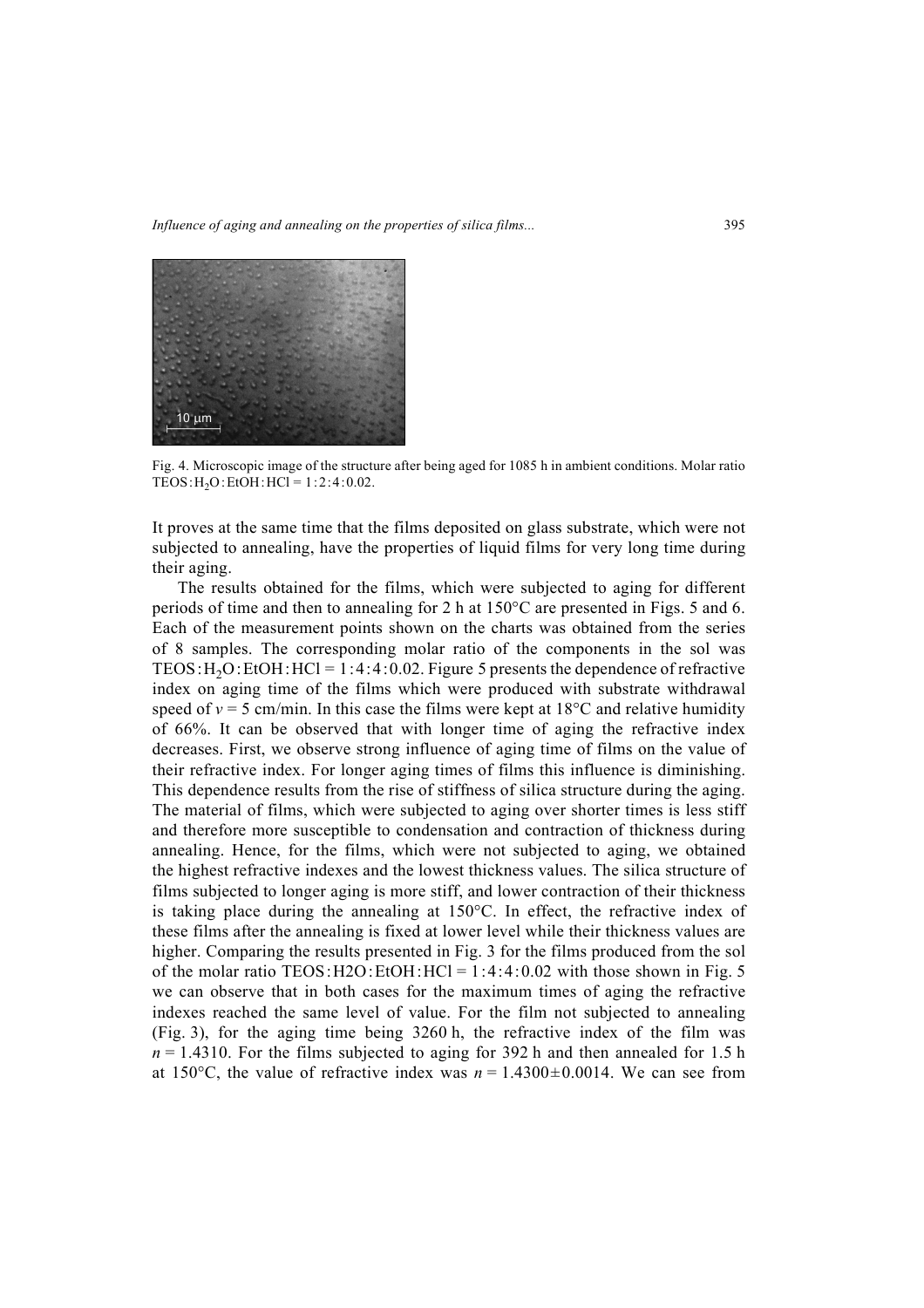396 P. KARASIŃSKI



Fig. 5. Influence of aging time of the sol films on final refractive index. Films were aged at 18°C and relative humidity of 66% and than were annealed at 150°C for 2 h. Substrate withdrawal speed  $v = 5.0$  cm/min.



Fig. 6. Influence of aging time of the sol films on final thickness.

the above that in effect of long-lasting aging of the films, their refractive index is fixed at the same level as for the films subjected to shorter aging and then annealed at 150°C. A relatively low refractive index of silica films obtained in this way is effected by their porosity. We should emphasize here that this is the refractive index in the air of the relative humidity of 40%. The porosity and distribution of pores can be determined using molecular probe ellipsometry [13]. Introductory estimates show that the porosity of the films of the lowest values of refractive index surpasses 10%. Such films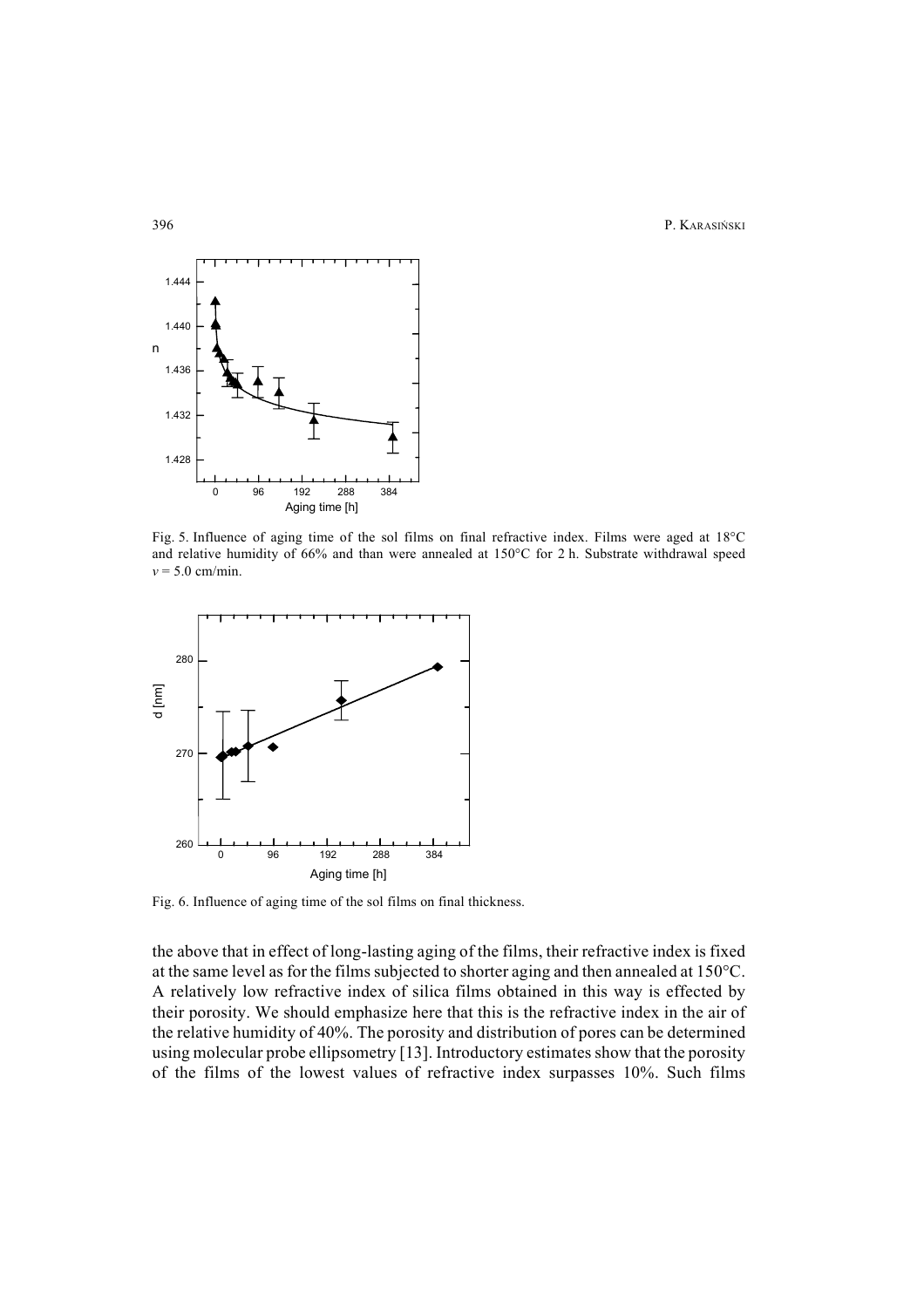can be applied in technology of sensor layers for optical evanescent waveguide chemical sensors. High porosity of sensor films facilitates the exchange of gases with the environment. We can therefore expect that such films will be reacting faster to the concentration changes of measured substance than the films of low porosity.

#### **4.3. Annealing**

The final properties of materials produced using the sol-gel method are formed in the annealing process. In this process the removal of both the remainder of solvents the residual reaction products and is taking place. At the same time, at higher temperatures, the condensation of structure is taking place, which leads in effect to the lowering of porosity of material structure and to the increase of refractive index. The influence of annealing temperature on the final thickness of the obtained films is illustrated in Fig. 7. The figure presents the relations  $d(v)$  obtained for the films which after the deposition on substrates were kept for 1 h at 18°C and relative humidity of 66% and then they were annealed at appropriate temperature for 2 h. There are experimental points marked in Fif. 7 which were approximated with the curves described by the relation (4). With the rise of annealing temperature the characteristics  $d(v)$  are getting arranged lower and lower. The effects involving the decrease of film thickness and the rise of refractive index are illustrated in Fig. 8. Figure 8**a** presents the dependence of film thickness on annealing temperature. The experimental points were marked on these figures, in the form approximated with the polynominal curve. Each of the points corresponds to different film which was obtained at substrate withdrawal speed  $v = 5.4$  cm/min. We can observe strong influence of annealing



Fig. 7. Dependence of film thickness on the substrate withdrawal speed for different annealing temperatures.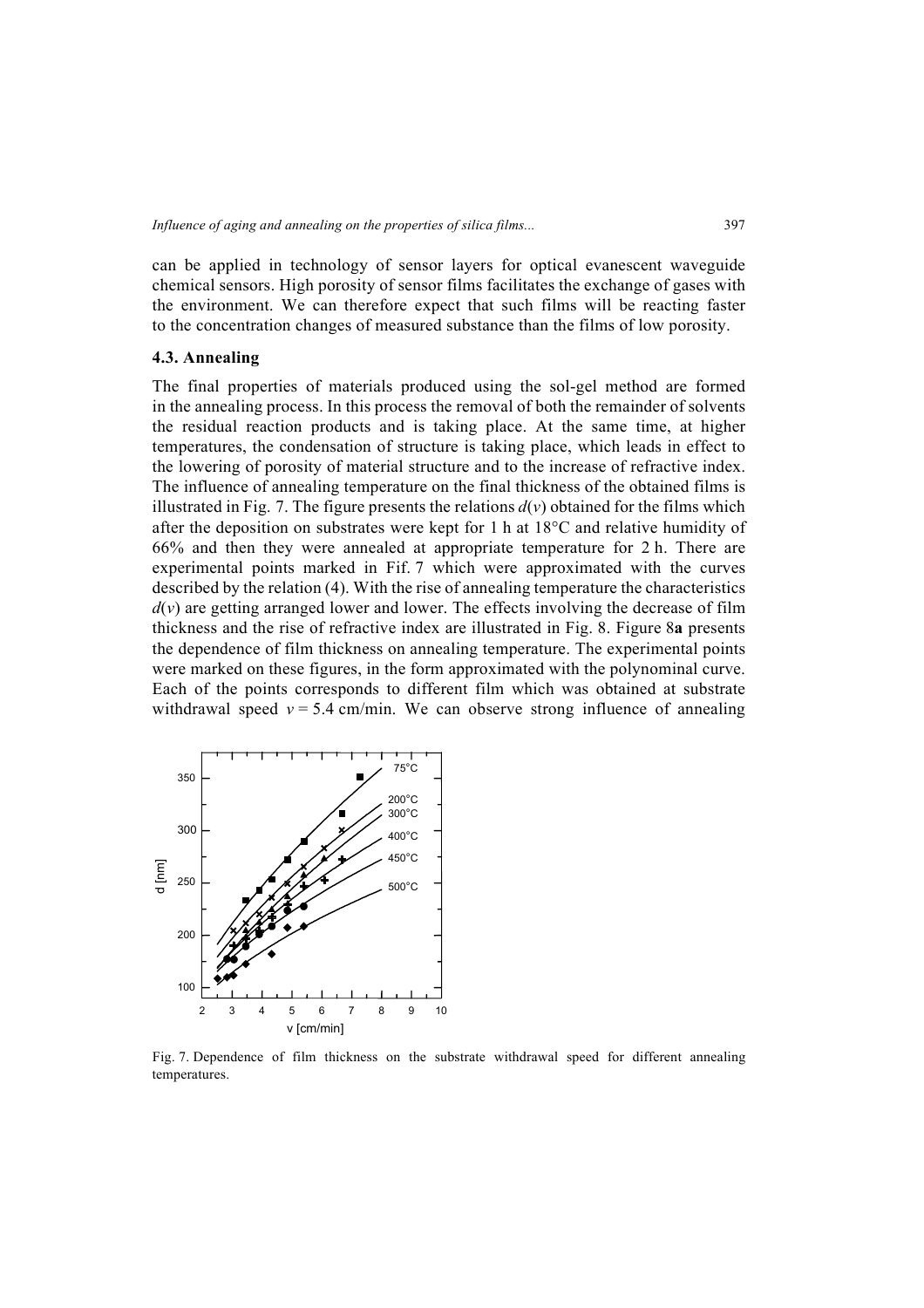

Fig. 8. Influence of annealing temperature: on the final film thickness (**a**), on refractive index (**b**).

temperature on the final thickness of the obtained films. The final thickness of the film annealed at the temperature of 500°C is by almost 30% lower than that of the film annealed at the temperature of 75°C. The dependence of refractive index on annealing temperature is illustrated in Fig. 8**b**. The films annealed at higher temperatures are characterized by higher refractive index and lower porosity. The measurements of refractive index were carried out at the relative humidity of 40%.

#### **5. Conclusions**

The paper presents the results of investigations concerning the influence of aging process and annealing of silica films on their parameters. The applied technological processes were described as well as the measurement method. The change of both the refractive index and the film thickness of the sol deposited on glass substrates during their aging under ambient conditions was presented, and the influence of annealing process of the films on their final parameters was shown. We presented also the influence of aging time of the sol on the thickness of the obtained silica films produced with the use of dip coating method.

During the aging process of sol films, their thickness is contracted and the refractive index rises. The strongest changes are taking place in the initial stage of film aging. The investigations show that the films produced from the sol of low water content  $(R = 2)$  have the properties of a liquid over long time. When such films are not subjected to annealing process, they undergo destruction. The films produced from the sol of higher water content can be subjected to aging over long time. By the application of aging process of films followed by their annealing, we can obtain silica films, which are characterized by relatively low refractive indexes and high porosity. Eventually, the refractive index of silica films is formed in annealing process. By the application of lower annealing temperature we can obtain strongly